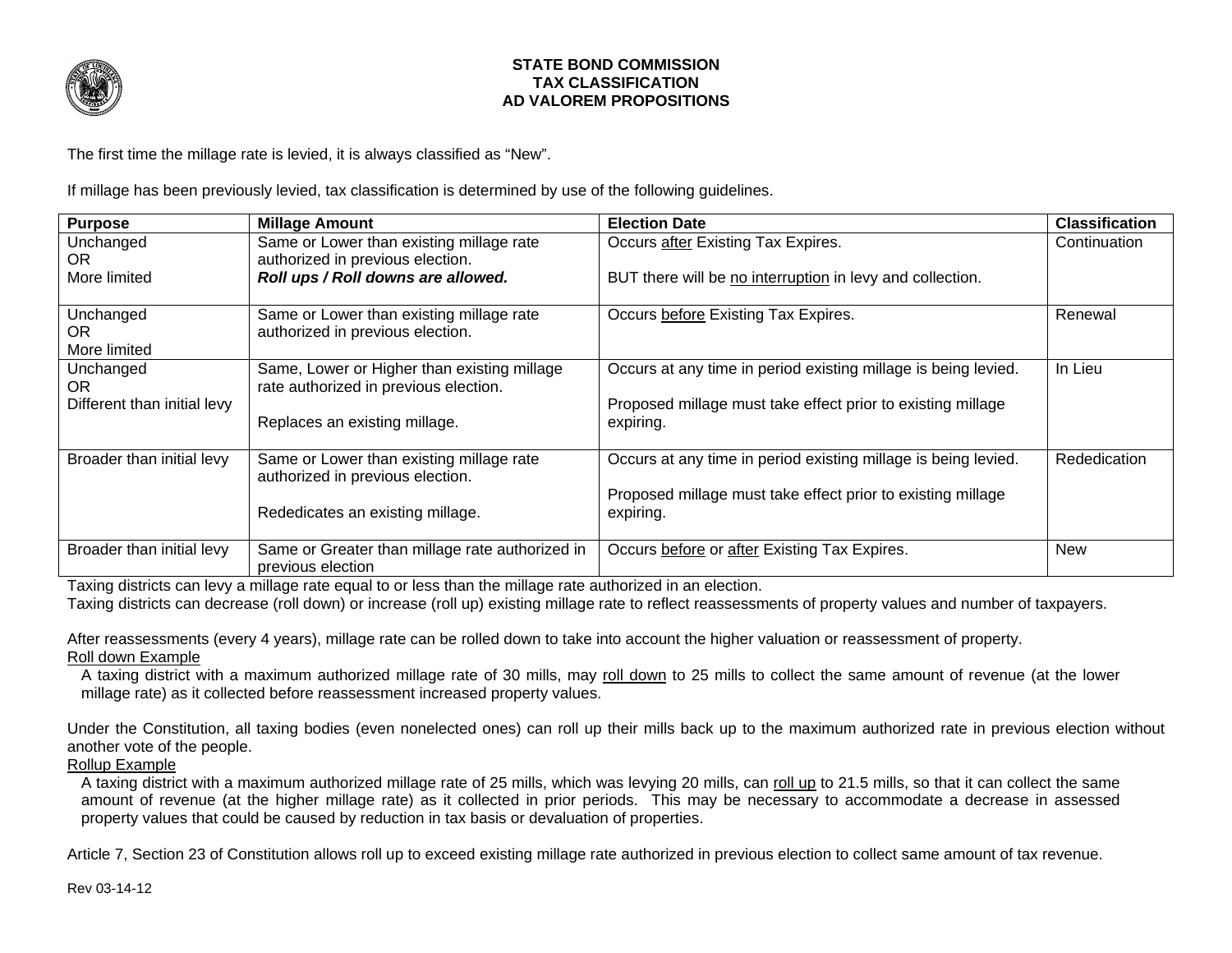

## **STATE BOND COMMISSION TAX CLASSIFICATION SALES TAX PROPOSITIONS**

The first time the sales tax is levied, it is always classified as "New".

If sales tax has been previously levied, tax classification is determined by use of the following guidelines.

| <b>Purpose</b>              | <b>Sales Tax Amount</b>                                           | <b>Election Date</b>                                             | <b>Classification</b> |
|-----------------------------|-------------------------------------------------------------------|------------------------------------------------------------------|-----------------------|
| Unchanged                   | Same or lower than existing sales tax                             | Occurs before Existing Tax Expires.                              | Renewal               |
| OR.                         | authorized in previous election.                                  |                                                                  |                       |
| More limited                |                                                                   |                                                                  |                       |
| Unchanged                   | Same, Lower or Greater than sales tax                             | Occurs at any time in period existing sales tax is being levied. | In Lieu               |
| OR.                         | authorized in previous election                                   |                                                                  |                       |
| Different than initial levy |                                                                   | Proposed sales tax must take effect prior to existing sales tax  |                       |
|                             | Replaces an existing sales tax.                                   | expiring.                                                        |                       |
|                             |                                                                   |                                                                  |                       |
| Broader than initial levy   | Same or Lower than sales tax authorized in<br>previous election.  | Occurs at any time in period existing sales tax is being levied. | Rededication          |
|                             |                                                                   | Proposed sales tax must take effect prior to existing sales tax  |                       |
|                             | Rededicates an existing sales tax.                                | expiring.                                                        |                       |
|                             |                                                                   |                                                                  |                       |
| Broader than initial levy   | Same or Greater than sales tax authorized in<br>previous election | Occurs before or after Existing Tax Expires.                     | <b>New</b>            |
|                             |                                                                   |                                                                  |                       |